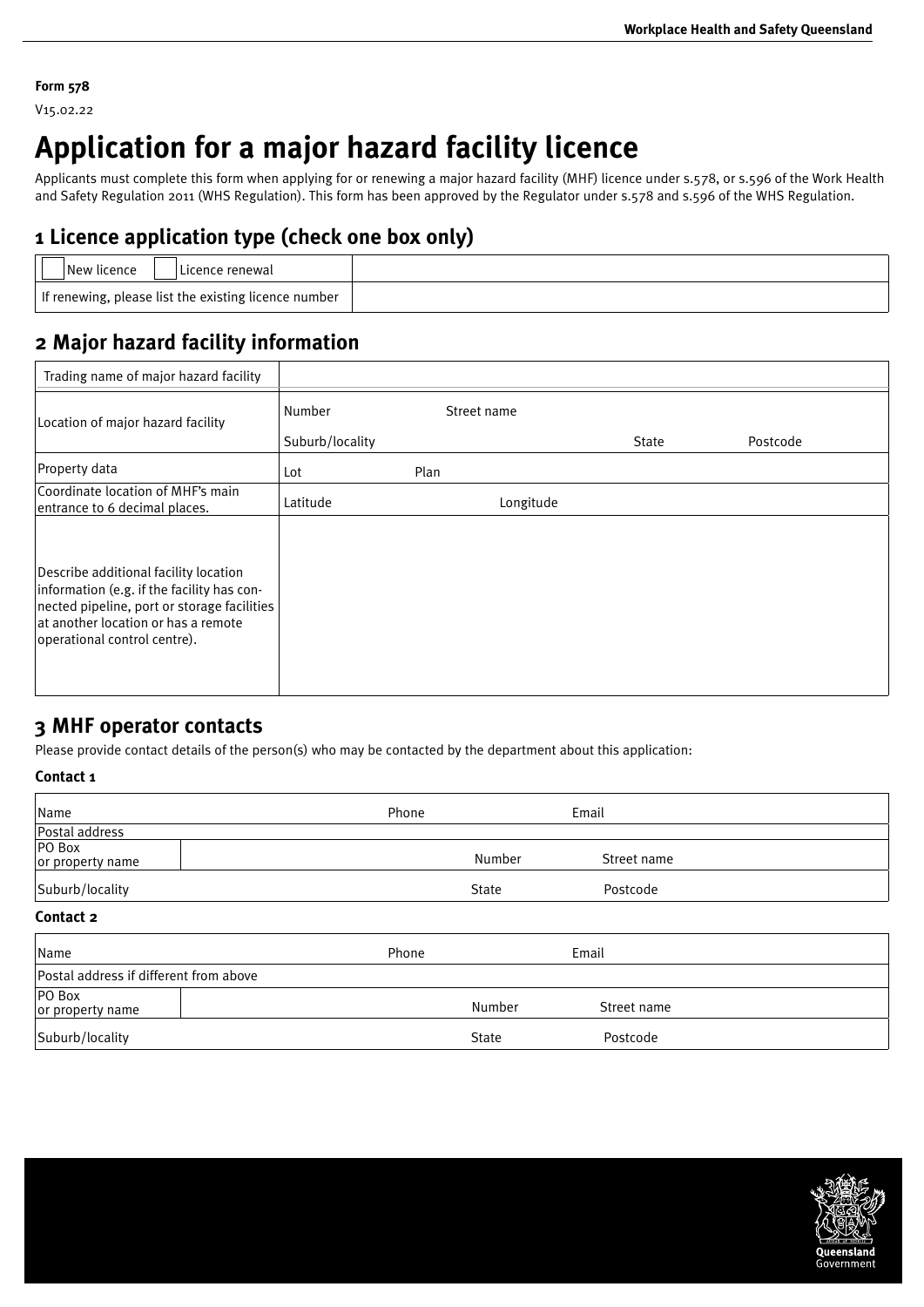## **4 Evidence of operator identity**

For individuals, provide a copy of Australian driver licence.

For a body corporate\*, provide a copy of the Australian Securities and Investments Commission (ASIC) current and historical company extract (registered companies) and/or business name extract (registered businesses).

If the operator conducts the business or undertaking under a business name, evidence of the registration of the business name is required.

Under s.533(3) if there is more than one person who is an operator of the facility within the meaning of s.533(1), then one of those persons must be selected as the operator of the facility for the purposes of Chapter 9 of the WHS Regulation. That person's details must be given to the regulator on this form.

If there is more than one operator and one person is not nominated, copy the following page and complete for each operator.

If a selection is not made then the following persons are taken to be an operator of the facility for the purpose of Chapter 9:

(a) Each operator within the meaning of  $s.533(1)$  who is an individual;

(b) For each operator within the meaning of s.533(1) that is a body corporate – each officer of the body corporate.

\*Body corporate includes an Australian registered company.

### Full entity name

Legal name for individuals, Australian registered businesses and/or company name for a body corporate (e.g. a Trust must list the Trustee i.e. John Smith as Trustee for David James Family Trust).

This is the person who is selected under s.533(3) of the WHS Regulation.

| <b>Business name</b>                                             |            |             |  |  |
|------------------------------------------------------------------|------------|-------------|--|--|
| ABN                                                              | <b>ACN</b> |             |  |  |
| The ABN or ACN must be attached to the legal name of the entity. |            |             |  |  |
| <b>Building or</b><br>property name                              | Number     | Street name |  |  |
| Suburb/locality                                                  | State      | Postcode    |  |  |
| Registered postal address, leave blank if same as above          |            |             |  |  |

| PO Box or<br>property name | Number       | Street name |  |
|----------------------------|--------------|-------------|--|
| Suburb/locality            | <b>State</b> | Postcode    |  |

Evidence of identity attached, including evidence of the registration of the business name.

## **5 Operator declarations s.578(2)(e) or (f)**

If the declaration is for a body corporate, answers must be made for the body corporate and all officers of the body corporate.

All officers of the body corporate must be clearly identified. If there is more than one operator, copy these pages and submit them with the application.

#### **Declaration 1: Has the operator (and in the case of a body corporate, any officer of the body corporate) had a relevant work health and safety (WHS) conviction?**

**No Yes**. If yes, provide details below for the individual or the body corporate and each of its officers separately as applicable.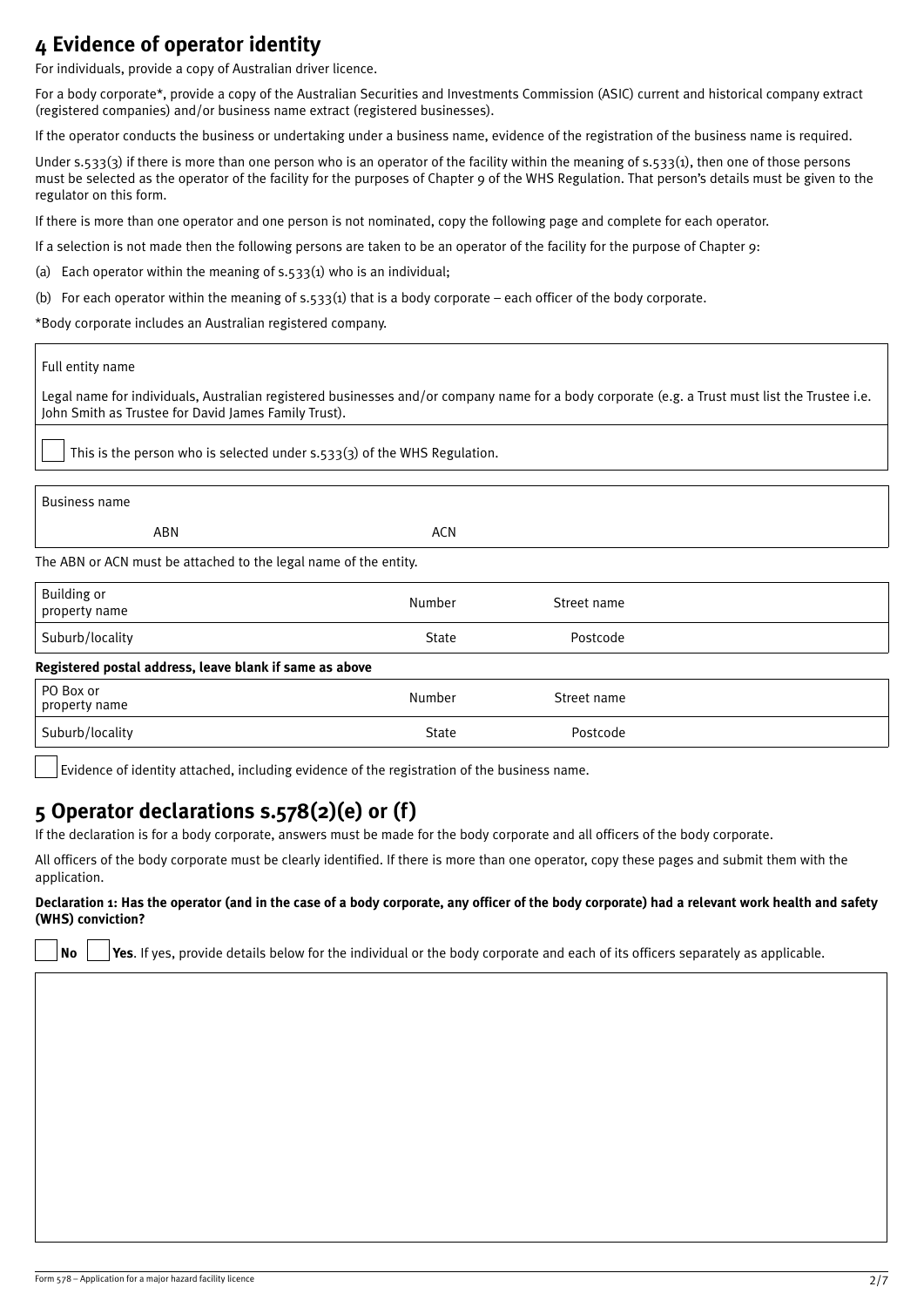| Declaration 2: Has the operator (and in the case of a body corporate, any officer of the body corporate) entered into an enforceable<br>undertaking under a relevant WHS law? |         |  |                                                                                                                                                                  |
|-------------------------------------------------------------------------------------------------------------------------------------------------------------------------------|---------|--|------------------------------------------------------------------------------------------------------------------------------------------------------------------|
|                                                                                                                                                                               | No      |  | Yes. If yes, provide details below for the individual or the body corporate and each of its officers separately as applicable.                                   |
|                                                                                                                                                                               |         |  |                                                                                                                                                                  |
|                                                                                                                                                                               |         |  |                                                                                                                                                                  |
|                                                                                                                                                                               |         |  |                                                                                                                                                                  |
|                                                                                                                                                                               |         |  |                                                                                                                                                                  |
|                                                                                                                                                                               |         |  |                                                                                                                                                                  |
|                                                                                                                                                                               |         |  |                                                                                                                                                                  |
|                                                                                                                                                                               |         |  |                                                                                                                                                                  |
|                                                                                                                                                                               |         |  |                                                                                                                                                                  |
|                                                                                                                                                                               |         |  | Declaration 3: Has the operator (and in the case of a body corporate, any officer of the body corporate) previously been refused an equivalent                   |
|                                                                                                                                                                               |         |  | licence under a relevant WHS law?                                                                                                                                |
|                                                                                                                                                                               | No      |  | Yes. If yes, provide details below for the individual or the body corporate and each of its officers separately as applicable.                                   |
|                                                                                                                                                                               |         |  |                                                                                                                                                                  |
|                                                                                                                                                                               |         |  |                                                                                                                                                                  |
|                                                                                                                                                                               |         |  |                                                                                                                                                                  |
|                                                                                                                                                                               |         |  |                                                                                                                                                                  |
|                                                                                                                                                                               |         |  |                                                                                                                                                                  |
|                                                                                                                                                                               |         |  |                                                                                                                                                                  |
|                                                                                                                                                                               |         |  |                                                                                                                                                                  |
|                                                                                                                                                                               |         |  |                                                                                                                                                                  |
|                                                                                                                                                                               |         |  | Declaration 4: Has the operator (and in the case of a body corporate, any officer of the body corporate) held an equivalent licence under a<br>relevant WHS law? |
|                                                                                                                                                                               | No      |  | Yes. If yes, provide details below for the individual or the body corporate and each of its officers separately as applicable regarding:                         |
| ٠                                                                                                                                                                             |         |  | the location of the licensed MHF                                                                                                                                 |
| ٠                                                                                                                                                                             |         |  | any condition imposed on that licence                                                                                                                            |
| $\bullet$                                                                                                                                                                     | licence |  | whether that licence had been suspended or cancelled and if so whether the operator had been disqualified from applying for a similar                            |
| ٠                                                                                                                                                                             |         |  | details of any suspension, cancellation or disqualification.                                                                                                     |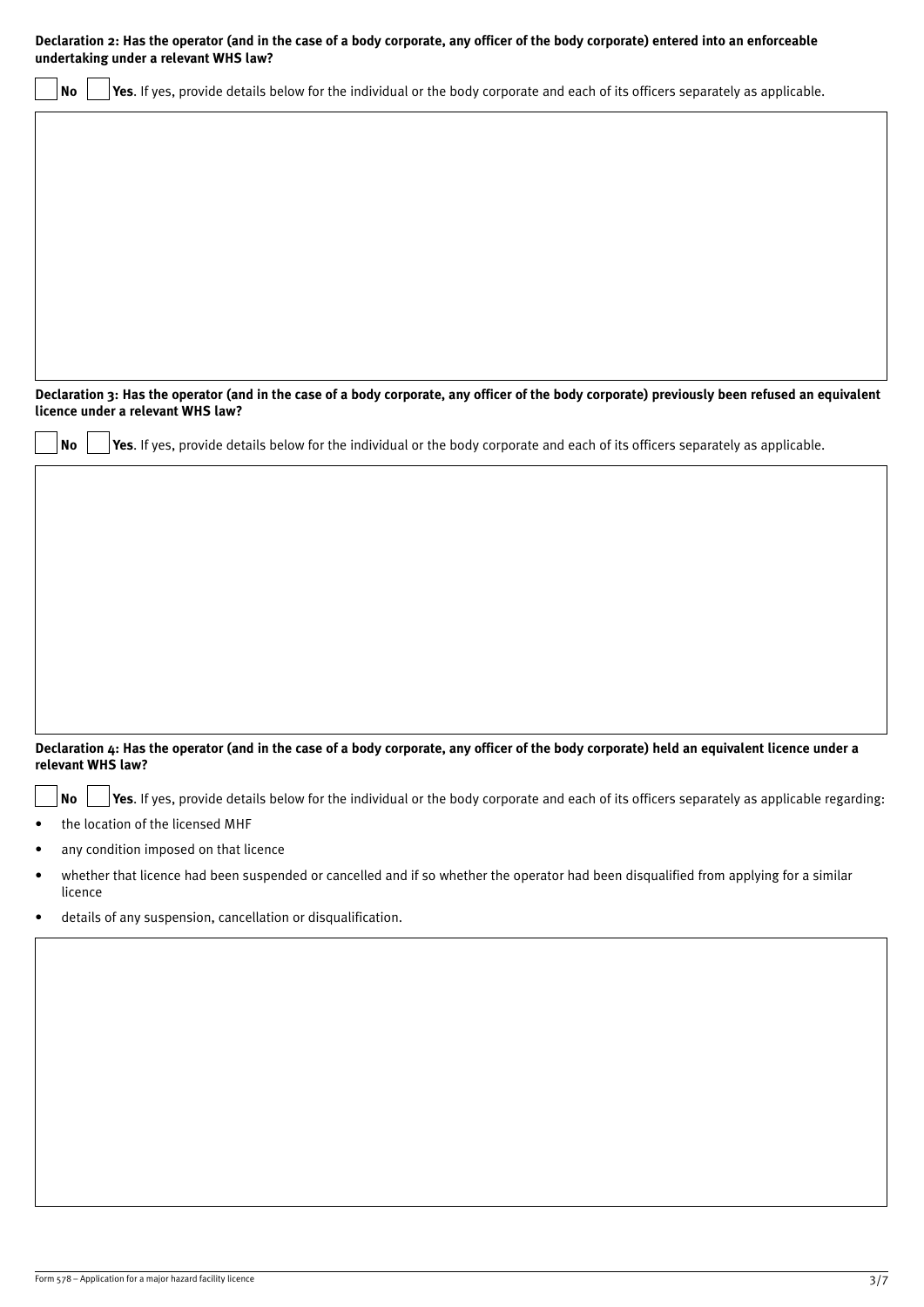### **5.1 Licence application declaration**

I declare that:

for a body corporate applicant only:

I have authority from the body corporate to complete and submit this application

- the information contained in the application is true and correct to the best of the operator's knowledge  $(s, 578(2)(g))$
- I acknowledge it is an offence under s.268 of the *Work Health and Safety Act 2011* to provide false and misleading information in this application or in any documents submitted in support of this application.

| First name | Surname | Position: |
|------------|---------|-----------|
|            |         |           |
| Signature: |         | Date:     |

## **6 Submitting the application**

Please check that all fields in this form have been completed and the safety case is in the correct format.

The MHF's safety case is attached with all supporting appendices or attachments (refer 7 Safety case submission additional information).

For information about the relevant fees see Schedule 2, Part 2, Items 18 and 19 of the WHS Regulation.

## **Submit the application by:**

#### **Post**

Major Hazard Facilities Specialised Health and Safety Services Office of Industrial Relations PO Box 820 Lutwyche OLD 4030

## **Electronically**

- Email: mhf@oir.qld.gov.au
- USB storage devices can be mailed.
- A secure file share platform is also available (contact your MHF case officer).

#### **Privacy statement**

The Queensland Government is collecting your personal and commercial information on this form for the purposes of applying for or renewing a MHF licence in accordance with section s.578, or s.596 of the Work Health and Safety Regulation 2011. The Queensland Government may disclose this information as needed to other national, state or territory health and safety regulators or other entities as required in the administration of equivalent Acts, prescribed Acts or for the purpose of public safety as allowed under s.271 of the *Work Health and Safety Act 2011*. The application is also subject to the rights and protections afforded under the *Right To Information Act 2009*. PN12761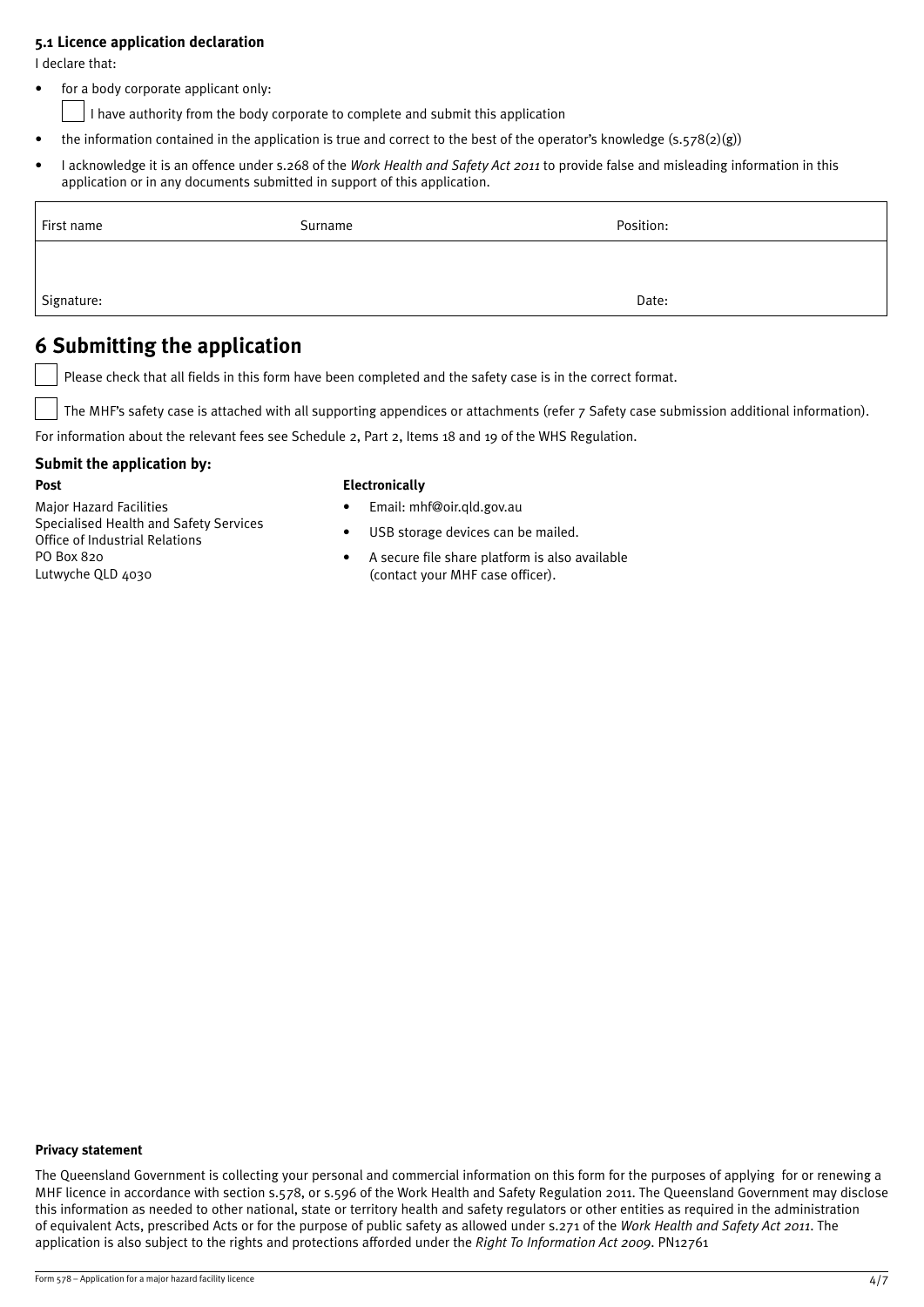# **Guide to Application for a major hazard facility licence**

The following information is provided to assist with completing the application form to apply for or renew a MHF licence under Chapter 9 of the Work Health and Safety Regulation 2011 (WHS Regulation) and should be read in conjunction with the Guide for Major Hazard Facilities: Notification and Determination available at safeworkaustralia.gov.au. The information provided in this application is a material particular in relation to the licence. Any change to the information supplied must be provided in writing to the regulator within 14 days of the operator becoming aware of the change (s.588 of the WHS Regulation).

## **1 Licence application type**

The operator of a new or existing MHF can only apply for a licence if the facility's operator has been determined as a suitable operator of a MHF (s.543) and the department has received, processed and determined the facility as a MHF (s.541 or s.542) of the of the WHS Regulation. You cannot apply for a MHF licence unless the facility has been determined by the regulator.

## **New licence application**

If facility has been determined as a MHF then you must have provided a safety case outline within three months of the date of determination. Then, in accordance with the timeframe specified in the safety case outline and within  $24$  months of the determination, unless otherwise extended by the regulator, the operator must:

- apply for the licence (using this form) to operate the MHF
- provide a copy of the safety case with the application.

## **Licence renewal**

If the operator of the MHF holds a MHF licence, then they may apply to renew the licence. The operator must use this form to apply to renew the licence not less than six months before the licence expires. A revised copy of the MHF's safety case must be supplied with the application. Please provide the existing licence number on the form.

## **2 MHF information**

The lot and plan number are readily available through a variety of information sources. The Queensland Government website Queensland Globe <https://qldglobe.information.qld.gov.au/> may be used to identify the property data. If more than one lot and plan number locates the facility these should all be listed on the form.

The latitude and longitude should be provided to identify the location of the MHF's main entrance. Often a street address will not provide sufficient information to locate the main entrance. Country or facilities located in industrial estates may not have a street address at their front entrance.

Additional facility information is required where the MHF has interconnections with other major hazard facilities or there are operational or maintenance centres. Examples might include pipelines, wharves, remote pumping stations, railyards or remote operational centres. Where the operator has control or use of those facilities as part of the operation of the MHF, even temporarily, these additional centres of operation should be included and identified by a description and address. Further information must be included in the safety case where these exist. If there is insufficient space, include an attachment with the additional information.

Contractor operational centres that are not under the MHF's management or control do not need to be included in the information provided about the MHF. Please contact the MHF team for clarification if there is any doubt.

## **3 MHF operator contacts**

A significant amount of interaction is required with the MHF during the processing of a licence application. You must appoint a person, within the organisation who is authorised to communicate with the regulator. Two people may be nominated to ensure that at least one person is available during the six-month assessment period to facilitate the timely processing of the application. The nominated people should have a good working knowledge of the safety case and the organisation's structure and people to facilitate any discussion during the assessment.

## <span id="page-4-0"></span>**4 Evidence of operator identity**

Determining the identity of the MHF operator will depend on the business structure with management or control of a MHF. For example, the MHF operator may be an individual, corporation or the trustee with management or control of the facility and the power to direct the facility be shut down.

The operator is the person conducting the business or undertaking of operating the facility who has:

- management or control of the facility
- the power to direct that the whole facility be shut down.

Where more than one person is an operator of the facility within the meaning of  $s.533(1)$ , then under  $s.533(3)$  one of the persons must be selected as the operator of the facility for the purposes of chapter 9 of the WHS Regulation. However, if a selection is not made, then each of the following persons is taken to be an operator for the purpose of chapter 9:

- Each operator within the meaning of  $s.533(i)$  who is an individual;
- For each operator within the meaning of subsection  $s.\overline{s}33(1)$  that is a body corporate, each officer of the body corporate.

In deciding who is the operator of the facility, independent legal advice should be sought by the potential operators on their responsibilities and the process for selecting an operator.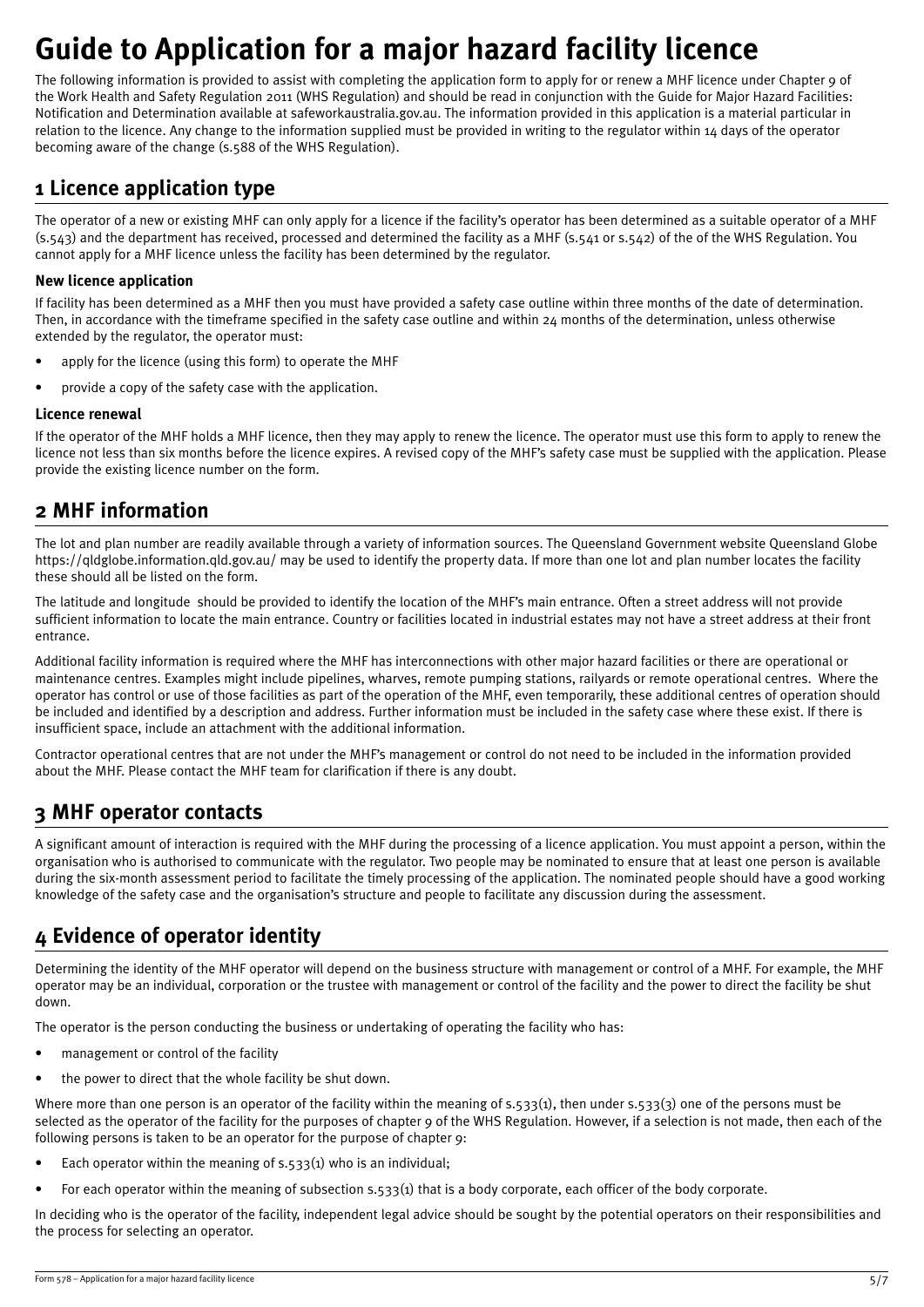Completing Section [4](#page-4-0) evidence of operator [identity](#page-4-0) meets the written notice obligation for the purpose of a licence application.

For the application to be considered properly made, the operator or operators must provide sufficient legal evidence to substantiate they are associated with the ACN and/or ABN that is attached to the business.

For individuals, a copy of an Australian driver licence is sufficient proof of identity.

A copy of the ASIC current company extract and/or business name extract is required. The extract(s) should contain a list of the officers of the company.

Where there is more than one operator and one person has not been selected, then all people who can be identified as fitting the definition of an operator under s.533(1) will need to complete the operator identity information in Section 4 evidence of operator identity. If this occurs, please attach the additional information to the application.

## **5 Operator declarations s.578(2)(e) or (f)**

Under s.578(2)(e) of the WHS Regulation, the operator is required to declare a range of information about their work and safety history and previous equivalent licences. The operator declarations are identified on the licence application form in Section 5 Operator declarations s.578(2) (e) or (f).

The following information is required from either the operator or, for an operator that is a body corporate, the operator and each officer of the body corporate.

- a declaration about whether the operator has a relevant WHS conviction and details of the conviction
- a declaration about whether the operator has entered into an enforceable undertaking under a relevant WHS law and details of any enforceable undertaking
- a declaration giving details if an equivalent licence has previously been refused
- if an equivalent licence has previously been held, a declaration describing any conditions on that licence, whether the licence had been suspended or cancelled and disqualifications on the operator. The details of that suspension, cancellation or disqualification
- any additional information required by the regulator.

This information is required to inform the regulator in the decision-making process covered in s.581 of the WHS Regulation.

Please note that errors or ommissions in completing this form may lead to delays.

#### **5.1 Licence application declaration**

The application declaration is a statutory requirement and requires the operator to confirm information contained in the application is, to the best of the operator's knowledge, true and correct. A duly authorised officer within the organisation should be chosen to sign the application. This could be the most senior executive officer of the body corporate, legal counsel, or if the operator is an individual, that person, or if the operator is a trust, the trustee of the trust.

## **6 Submitting the application**

A separate licence application and safety case is required for each MHF, even if the operator has operational control over more than one MHF. Each safety case must identify the MHF to which it applies.

The information should be provided in an electronic format.

The safety case may be submitted electronically by email or internet file transfer. Alternatively, it can be delivered on a USB drive by post or in person. In person delivery of the application and safety case may be arranged by contacting your MHF case officer.

Submit the application by:

#### **Post**

#### **Electronically**

- Major hazard Facilities Specialised Health and Safety Services Office of Industrial Relations PO Box 820 Lutwyche QLD 4030
- Email: mhf@oir.qld.gov.au
- USB storage devices can be mailed.
- A secure file share platform is also available (contact your MHF case officer).

## **7 Safety case submission additional information**

#### **7.1 Safety case endorsement**

The safety case is required to be endorsed. Through signing, the signatory endorses the safety case as representing how the MHF operates. If the operator is a body corporate, the endorsement is required from the most senior executive officer of the body corporate who resides in Queensland, under s.561(6) of the WHS Regulation.

The following statements must be included in the safety case or a letter attached to the safety case for the application to be properly made:

Under s.561(5), the safety case must include, a signed statement by the MHF operator that:

- the information contained in the MHF safety case is accurate and up to date
- as a consequence of conducting the safety assessment, the operator has a detailed understanding of all aspects of risk to health and safety associated with major incidents that may occur